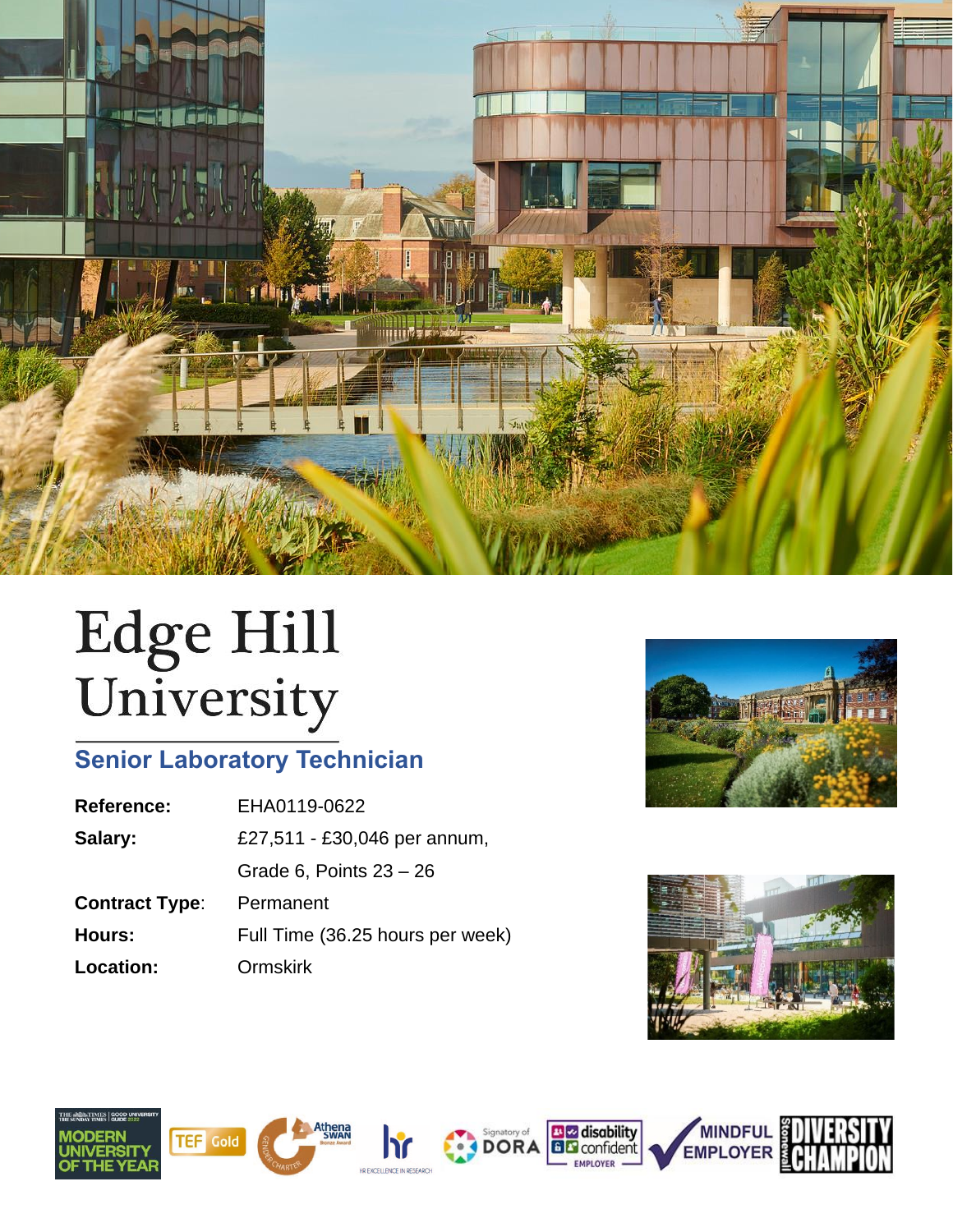**It is important to note that this job description is a guide to the work you will initially be required to undertake. It may be changed from time to time to meet changing circumstances. It does not form part of your contract of employment.** 

| Job Description for the post of:                                                                   |                                     | Edge Hill<br>University |
|----------------------------------------------------------------------------------------------------|-------------------------------------|-------------------------|
| <b>Full Time</b><br><b>Permanent</b><br>EHA0199-0622                                               | <b>Senior Laboratory Technician</b> |                         |
| <b>Accountable to:</b>                                                                             | <b>Head of Department</b>           |                         |
| <b>Reporting to:</b><br>Pro Vice-Chancellor and Dean of the Faculty of Arts and<br><b>Sciences</b> |                                     |                         |

### **About the Faculty/Department**

Geography and Geology, housed in the Geosciences Building, delivers a range of highquality undergraduate programmes including BSc Geoenvironmental Hazards, BA and BSc (Hons) Geography, BSc (Hons) Geography and Geology, BSc (Hons) Geology with Geography and MRes in Geography. We are currently a team of 10 full-time academic staff, 5 Graduate Teaching Assistants and 4 support staff.

The recently refurbished Geosciences building includes a large lecture theatre, smaller teaching/seminar rooms, Geographical Information Systems laboratories, a geological science laboratory, physical geography teaching laboratory, physical geography research laboratory, environmental analysis laboratory and engineering geology laboratory. The teaching and research laboratories, and associated stores, house a range of modern, industry-standard equipment for laboratory and field work [\(https://www.edgehill.ac.uk/geography/courses/facilities/\)](https://www.edgehill.ac.uk/geography/courses/facilities/). The GIS laboratories include a suite of networked PCs which are also used to access Geo-specific software including ERDAS Imagine and ArcGIS. Staff and students have access to specialist data portals, which include Edina (Ordnance Survey) Digimap, Edina (Historic) Digimap and BGS geological data.

#### **About the Role**

You will be responsible for the Geography and Geology Laboratories' practical organisation, including day to day running of facilities and development of good practice, ordering, efficient and appropriate lab use, to ensure all areas are technically supported.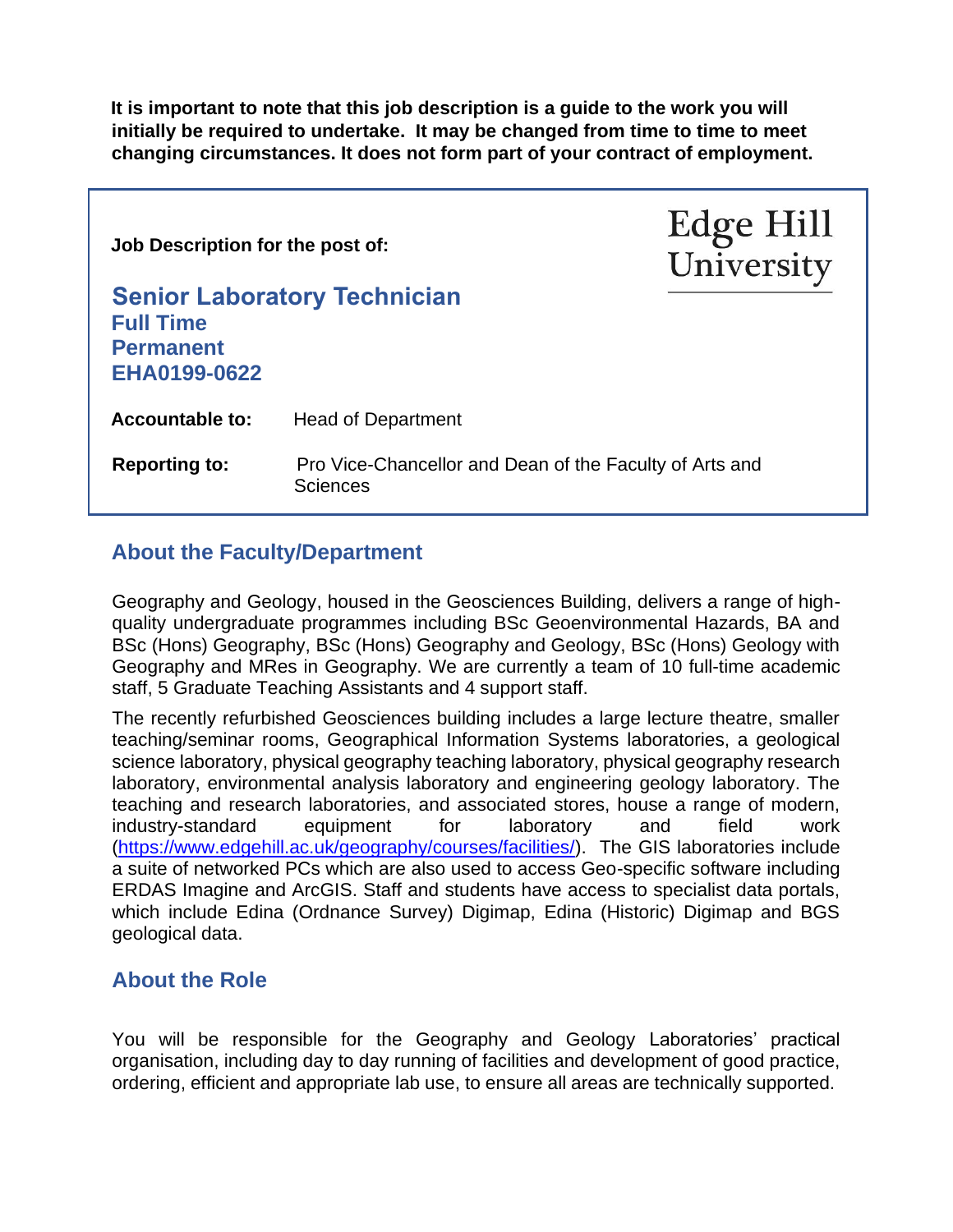In supporting teaching, staff and student research and knowledge exchange activities, and advising and supporting the Head of Department, you will contribute to the smooth running of the department.

The role includes oversight of Department health and safety arrangements and their operational implementation to include the specific requirements of ensuring a safe working environment in our workplace, our laboratories, and with field equipment.

Occasional weekend working, residential and potentially overseas fieldwork may be required.

### **Duties and Responsibilities**

- 1. Responsible for Geography and Geology Laboratories' practical organisation, including day to day running of facilities, and development of good practice, ordering, efficient and appropriate lab use, ensuring all areas are technically supported.
- 2. Responsibility for laboratory, workplace and fieldwork health and safety requirements in liaison with the Head of Department. Ensuring accurate completion of health and safety documentation, reports and records in consultation with the Head of Department, and providing advice and support in this area to staff and students; qualified First Aider.
- 3. Ensuring the laboratories are well stocked, sourcing suppliers of materials, equipment and consumables and placing orders as appropriate within budget constraints; Maintaining accurate records of budget expenditure on laboratory resources.
- 4. Liaise with external suppliers of goods and equipment for procurement, maintenance and servicing.
- 5. Arrange preparation of rock-thin sections for teaching and research purposes
- 6. Maintain, operate and instruct staff and students in the use of scientific equipment
- 7. Undertake routine and complex research and knowledge exchange duties in consultation with research active staff
- 8. Collect, manage and interpret data for eventual scientific publication, ensuring meticulous record keeping of research/knowledge exchange activities.
- 9. Support of teaching by setting up equipment for practical classes and field courses; training and supervising undergraduate and postgraduate students in laboratory procedures, technical processes and equipment operation. This may fall outside the formal teaching timetable and may involve evening and weekend work.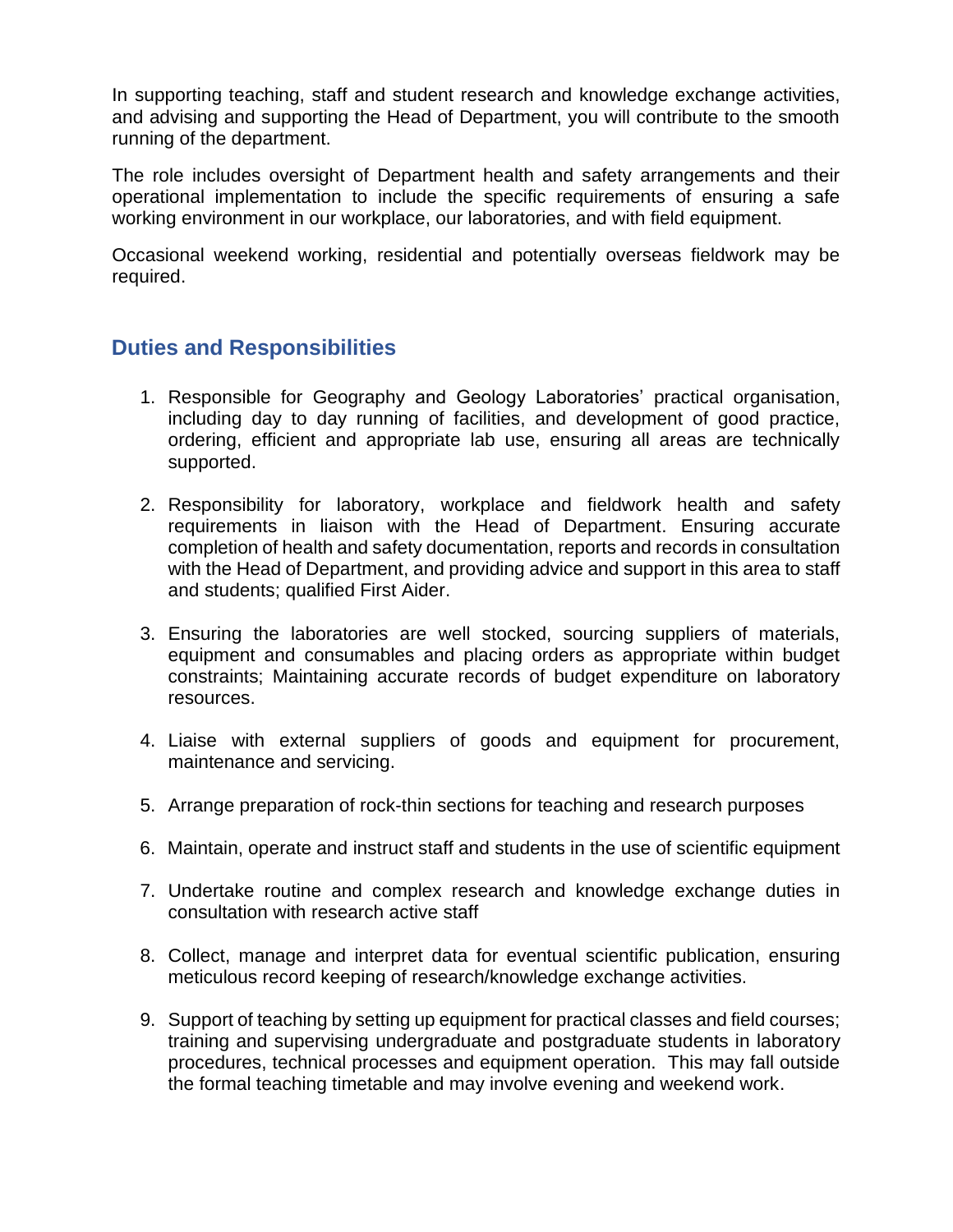- 10.Collation and organisation of specific resource collections for teaching purposes
- 11.Ensure clear, concise and accurate communication and training is given to all staff and students who will use the laboratories including the production of technical instructions, standard operating procedures and user guides.
- 12.Attend training courses provided by equipment suppliers and in turn pass on that knowledge by training new or existing laboratory staff. Hence have a commitment to staff development.
- 13.Proactive support of staff research and knowledge exchange activities through undertaking laboratory analyses as part of research projects and providing technical field support
- 14.To take responsibility for the maintenance of laboratory equipment in the work environment in accordance with technical and health and safety procedures, diagnosing faults and repairing as necessary.
- 15.Plan and prioritise work in order to meet deadlines. Work autonomously and as part of a team with junior technician and other staff members to achieve objectives and meet deadlines.
- 16.Make a positive contribution to the student experience in relation to the work and development of degree programmes.
- 17.Promoting and advising on operational best practice, helping to ensure that the technical quality of the laboratory is fit for purpose in a competitive environment.
- 18.Keep abreast of new developments and approaches, and good practice across the sector, benchmarking and contributing to networks.
- 19.To work flexibly, especially during peak times in the teaching year, and ensure support for timetabled practical classes, field teaching, outreach and recruitment activities and occasional driving duties. This may involve evening and weekend work.
- 20.Training and supervising undergraduate and postgraduate students in laboratory procedures, technical processes and equipment operation
- 21.To undertake any other duties as required by the Line Manager or a member of the Faculty Senior Management Team.

#### **In addition to the above all Edge Hill University staff are required to:**

a) Adhere to all Edge Hill's policies and procedures, including Equality and Diversity and Health and Safety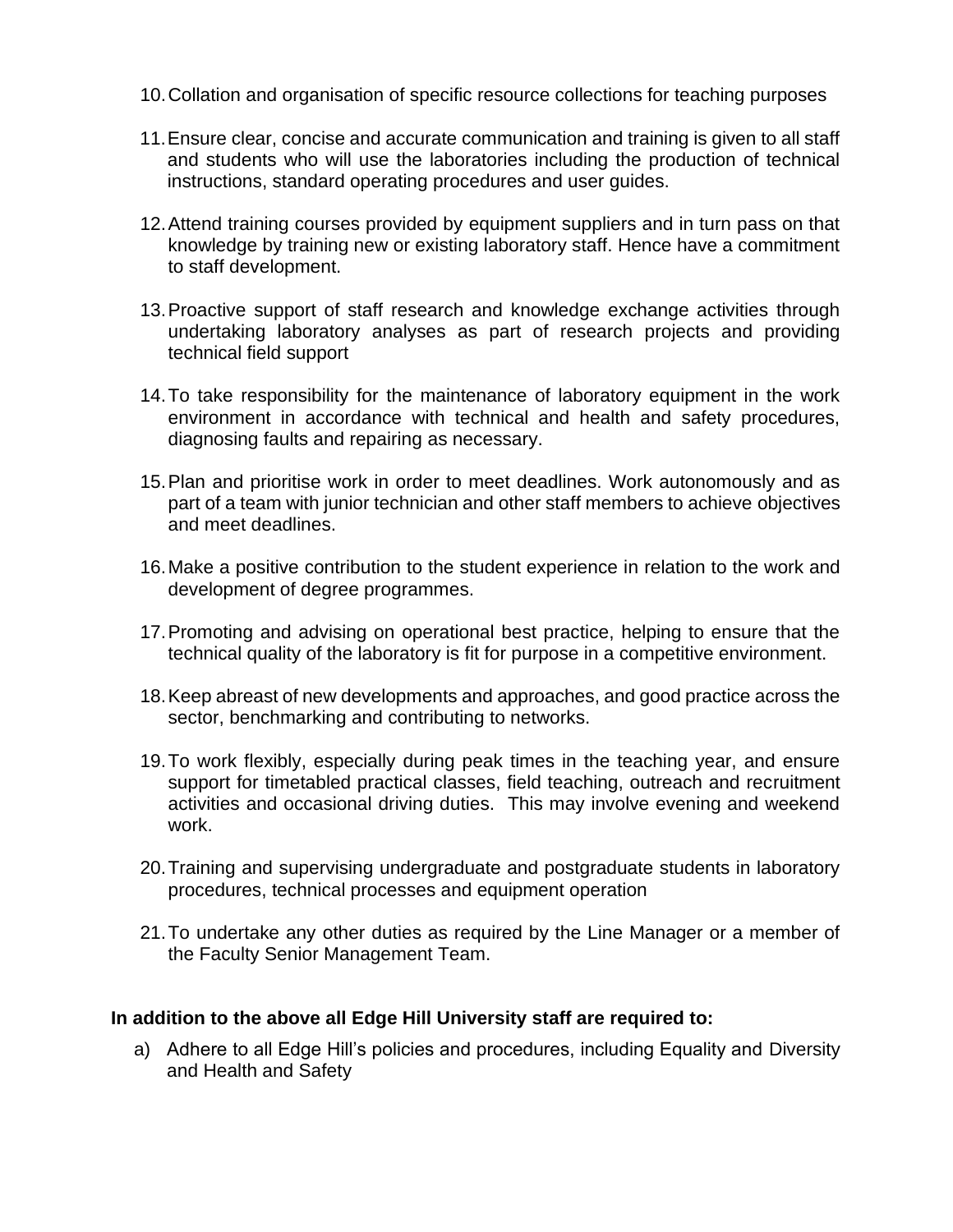- b) Respect confidentiality: all confidential information should be kept in confidence and not released to unauthorised persons
- c) Undertake appropriate learning and development activities as required
- d) Participate in Edge Hill's Performance Review and Development Scheme
- e) Adhere to Edge Hill University's environmental policy and guidelines and undertake tasks in a sustainable manner
- f) Demonstrate excellent Customer Care in dealing with all customers

**Salary:** Grade 6, Points 23-26 £27,511 - £30,046 per annum

**Hours**: 36.25 hours per week

**Candidates should note that shortlisting will be based on information provided on the application form with regard to the applicant's ability to meet the criteria outlined in the Person Specification attached.**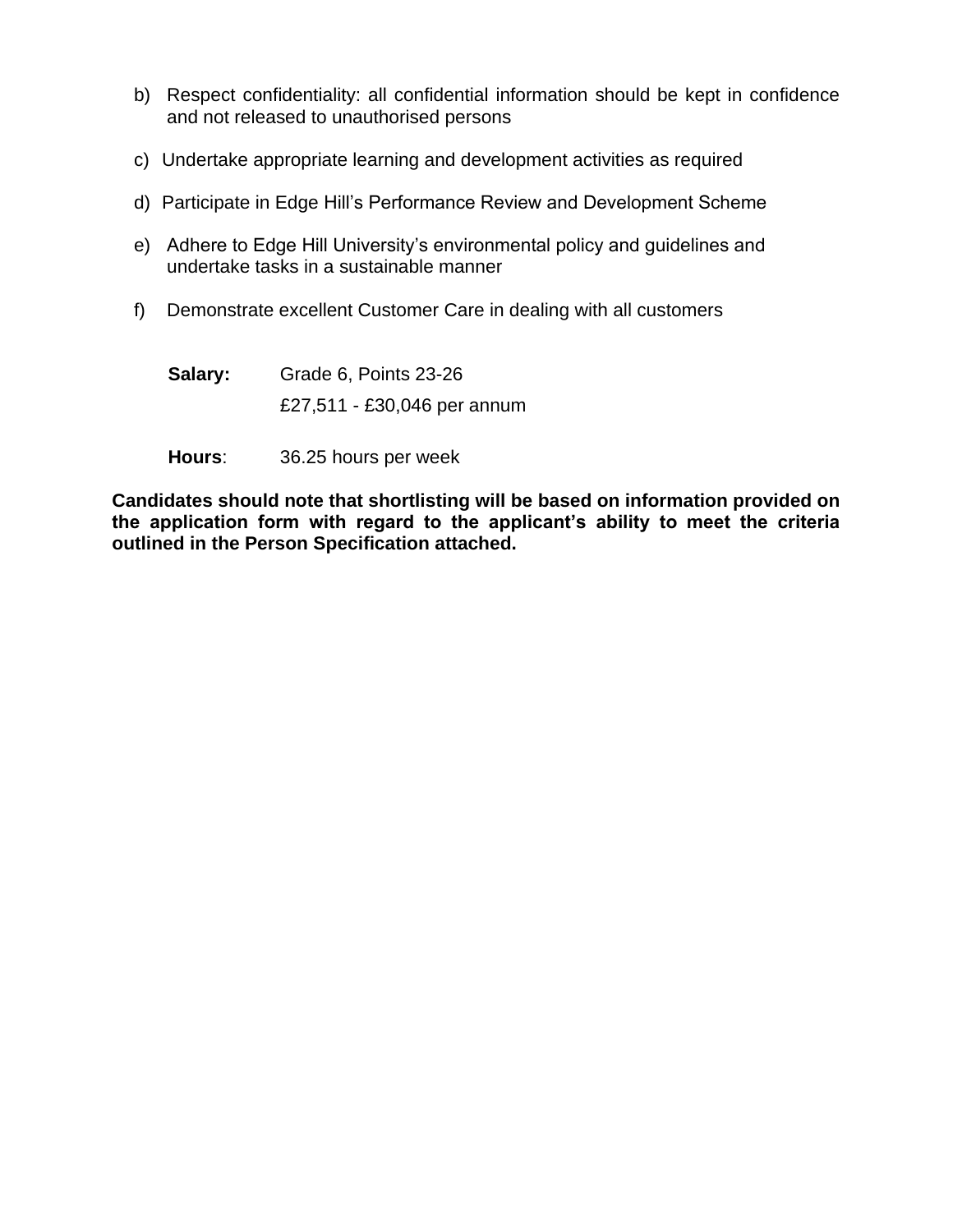**Person Specification for the post of:**

## **Senior Laboratory Technician Full Time, Permanent EHA0119-0622**

 Please note that applications will be assessed against the Person Specification using the following criteria, therefore, applicants should provide evidence of their ability to meet all criteria.

#### **Methods of Assessment include Application Form (A), Supporting Statement (S), Interview (I), Test (T) & Presentation (P).**

|                                 |                                                                                                                                                                                                                                                                                                                                                                                                                   | <b>Essential</b> | <b>Desirable</b> | <b>Method of</b><br>assessment<br>(I/A/S/T/P) |  |
|---------------------------------|-------------------------------------------------------------------------------------------------------------------------------------------------------------------------------------------------------------------------------------------------------------------------------------------------------------------------------------------------------------------------------------------------------------------|------------------|------------------|-----------------------------------------------|--|
| <b>Qualifications</b>           |                                                                                                                                                                                                                                                                                                                                                                                                                   |                  |                  |                                               |  |
| $\mathbf 1$                     | Degree in Geography, Geology, Environmental<br>Science or a related science discipline or a<br>commitment to develop subject knowledge to an<br>appropriate level to meet the requirements of the post                                                                                                                                                                                                            | $\star$          |                  | A                                             |  |
| $\overline{2}$                  | Valid driving license                                                                                                                                                                                                                                                                                                                                                                                             |                  | $\star$          | A                                             |  |
| <b>Experience and Knowledge</b> |                                                                                                                                                                                                                                                                                                                                                                                                                   |                  |                  |                                               |  |
| 3                               | Experience of the day-to-day operations of a Physical<br>Geography/Geology/Environmental Science laboratory                                                                                                                                                                                                                                                                                                       | $\star$          |                  | A/S/I                                         |  |
| 4                               | Experience of managing a laboratory and being the<br>sole person in charge of a laboratory                                                                                                                                                                                                                                                                                                                        | $\star$          |                  | A/S/I                                         |  |
| 5                               | Experience of working in the Higher Education (HE)<br>Sector                                                                                                                                                                                                                                                                                                                                                      |                  | $\star$          | $\mathsf{A}$                                  |  |
| 6                               | Extensive experience and understanding of specialist<br>technical and analytical equipment, servicing<br>requirements, processes and procedures such as<br>surveying, dataloggers, river flow meters, water and<br>sediment samplers, weather station, meteorological<br>equipment, and ecological sampling; particle size<br>analysis, water chemistry, sediment and soil<br>geochemistry, magnetic measurements | *                |                  | A/S/I                                         |  |
| $\overline{7}$                  | Experience of health and safety procedures in a<br>laboratory, workplace and fieldwork environment to<br>ensure and improve safe working practice                                                                                                                                                                                                                                                                 | $\star$          |                  | A/S/I                                         |  |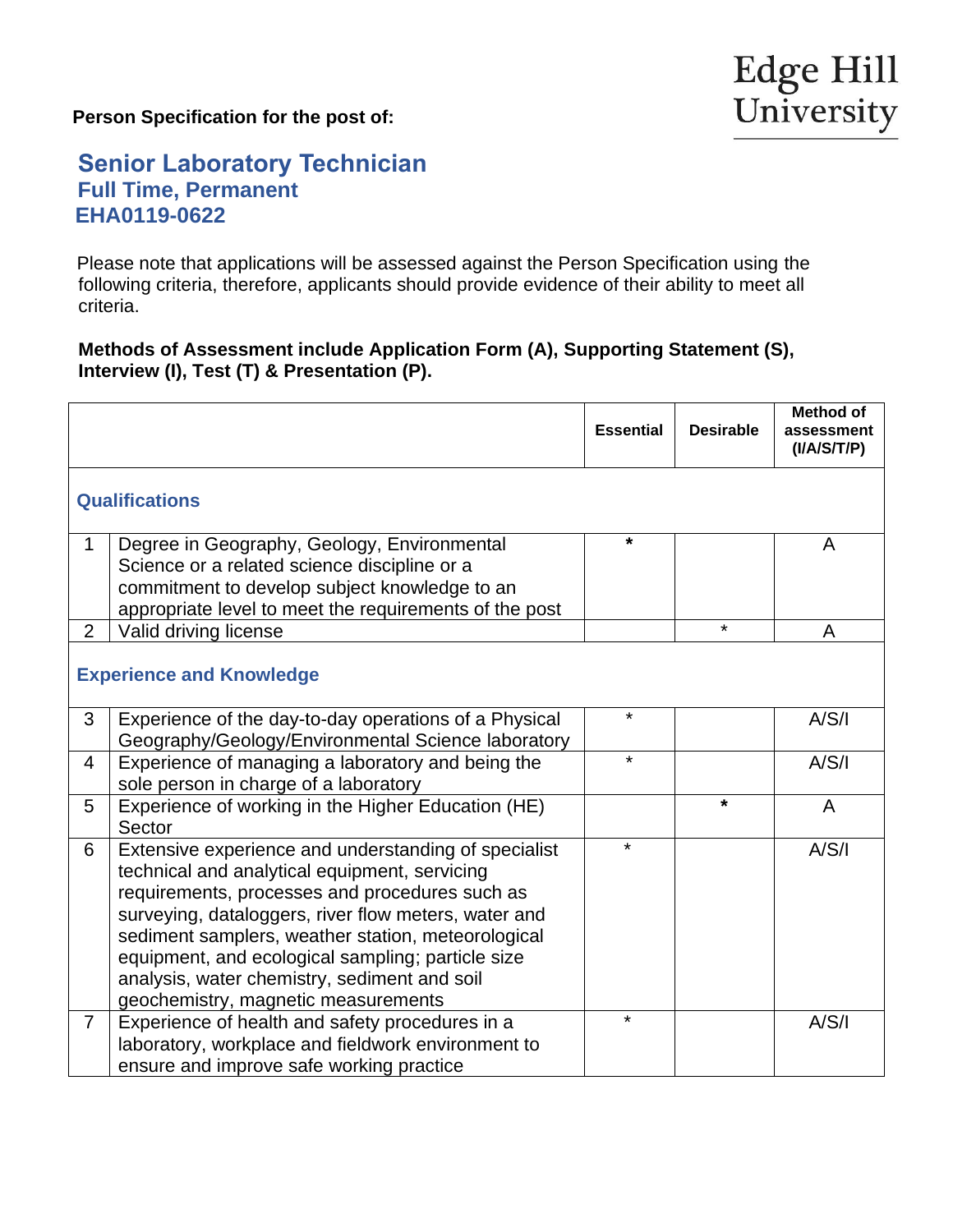| <b>Abilities and Skills</b> |                                                                                                                                                                                                                                                                                        |         |         |  |  |  |
|-----------------------------|----------------------------------------------------------------------------------------------------------------------------------------------------------------------------------------------------------------------------------------------------------------------------------------|---------|---------|--|--|--|
| 8                           | Flexible attitude and approach to working and interest<br>in developing new experimental approaches and learn<br>new techniques                                                                                                                                                        | $\star$ | A/S/I   |  |  |  |
| 9                           | Ability to work as an expert in a range of technical<br>procedures without supervision, demonstrating a good<br>understanding of technical procedures relating to a<br>Physical Geography/Geology/Environmental Science<br>laboratory                                                  | $\star$ | A/S/I   |  |  |  |
| 10                          | Excellent organisational skills, record keeping and<br>effective planning to ensure smooth running of the<br>Geography Department laboratories and their facilities                                                                                                                    | $\star$ | A/S/I   |  |  |  |
| 11                          | Excellent interpersonal and communication skills and<br>the ability to establish, develop and maintain<br>professional and collegiate relationships with students,<br>colleagues and stakeholders across the University and<br>within the sector to deliver excellent customer service | $\star$ | A/S/I   |  |  |  |
| 12                          | A high level of competence in the use of IT and its<br>application including: Word, Excel, databases, search<br>engines, email and mobile technology                                                                                                                                   | $\star$ | A/S/I/T |  |  |  |
| 13                          | Highly self-motivated and able to work effectively on<br>own initiative displaying flexibility, creativity, innovation,<br>proactivity and prioritisation                                                                                                                              | $\star$ | A/S/I   |  |  |  |
| 14                          | Able to work effectively as a team member                                                                                                                                                                                                                                              | $\star$ | A/S/I   |  |  |  |
| <b>Other</b>                |                                                                                                                                                                                                                                                                                        |         |         |  |  |  |
| 15                          | Willingness to travel to field sites and undertake data<br>gathering, with possible short periods away from work                                                                                                                                                                       | $\star$ | A/S/I   |  |  |  |